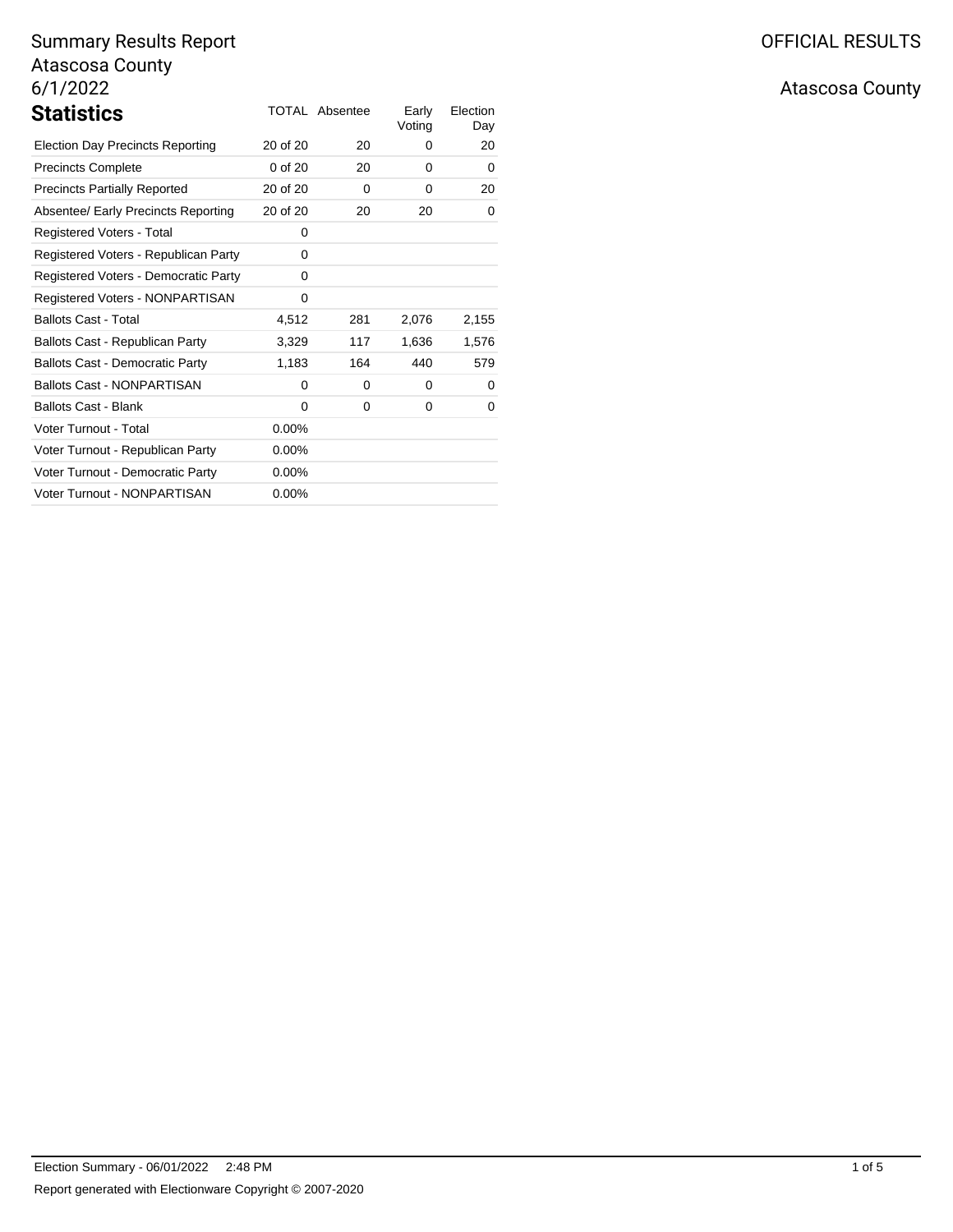## Atascosa County

#### **REP US Representative, District 28** Vote For 1

|                            |          | TOTAL Absentee | Early<br>Voting | Election<br>Day |
|----------------------------|----------|----------------|-----------------|-----------------|
| Sandra Whitten             | 1,940    | 55             | 959             | 926             |
| Cassy Garcia               | 1,238    | 60             | 602             | 576             |
| Total Votes Cast           | 3,178    | 115            | 1,561           | 1,502           |
| Overvotes                  | 0        | 0              | 0               | 0               |
| Undervotes                 | 151      | 2              | 75              | 74              |
| <b>Contest Totals</b>      | 3,329    | 117            | 1,636           | 1,576           |
| <b>Precincts Reporting</b> | 20 of 20 |                |                 |                 |

## **REP Attorney General**

Vote For 1

|                            |          | TOTAL Absentee | Early<br>Voting | Election<br>Day |
|----------------------------|----------|----------------|-----------------|-----------------|
| Ken Paxton                 | 2,233    | 81             | 1,120           | 1,032           |
| George P. Bush             | 996      | 36             | 476             | 484             |
| Total Votes Cast           | 3,229    | 117            | 1,596           | 1,516           |
| Overvotes                  | $\Omega$ | 0              | 0               | 0               |
| Undervotes                 | 100      | 0              | 40              | 60              |
| <b>Contest Totals</b>      | 3,329    | 117            | 1,636           | 1,576           |
| <b>Precincts Reporting</b> | 20 of 20 |                |                 |                 |

## **REP Comm General Land Office**

Vote For 1

|                            |          | <b>TOTAL Absentee</b> | Early<br>Voting | Election<br>Day |
|----------------------------|----------|-----------------------|-----------------|-----------------|
| Dawn Buckingham            | 1,933    | 73                    | 986             | 874             |
| Tim Westley                | 988      | 31                    | 456             | 501             |
| Total Votes Cast           | 2,921    | 104                   | 1,442           | 1,375           |
| Overvotes                  | 0        | 0                     | 0               | 0               |
| Undervotes                 | 408      | 13                    | 194             | 201             |
| <b>Contest Totals</b>      | 3,329    | 117                   | 1,636           | 1,576           |
| <b>Precincts Reporting</b> | 20 of 20 |                       |                 |                 |

### **REP Railroad Commissioner** Vote For 1

|                            |          | TOTAL Absentee | Early<br>Voting | Election<br>Day |
|----------------------------|----------|----------------|-----------------|-----------------|
| Sarah Stogner              | 1,423    | 31             | 705             | 687             |
| Wayne Christian            | 1,596    | 78             | 780             | 738             |
| Total Votes Cast           | 3,019    | 109            | 1,485           | 1,425           |
| Overvotes                  | $\Omega$ | 0              | 0               | 0               |
| Undervotes                 | 310      | 8              | 151             | 151             |
| <b>Contest Totals</b>      | 3,329    | 117            | 1,636           | 1,576           |
| <b>Precincts Reporting</b> | 20 of 20 |                |                 |                 |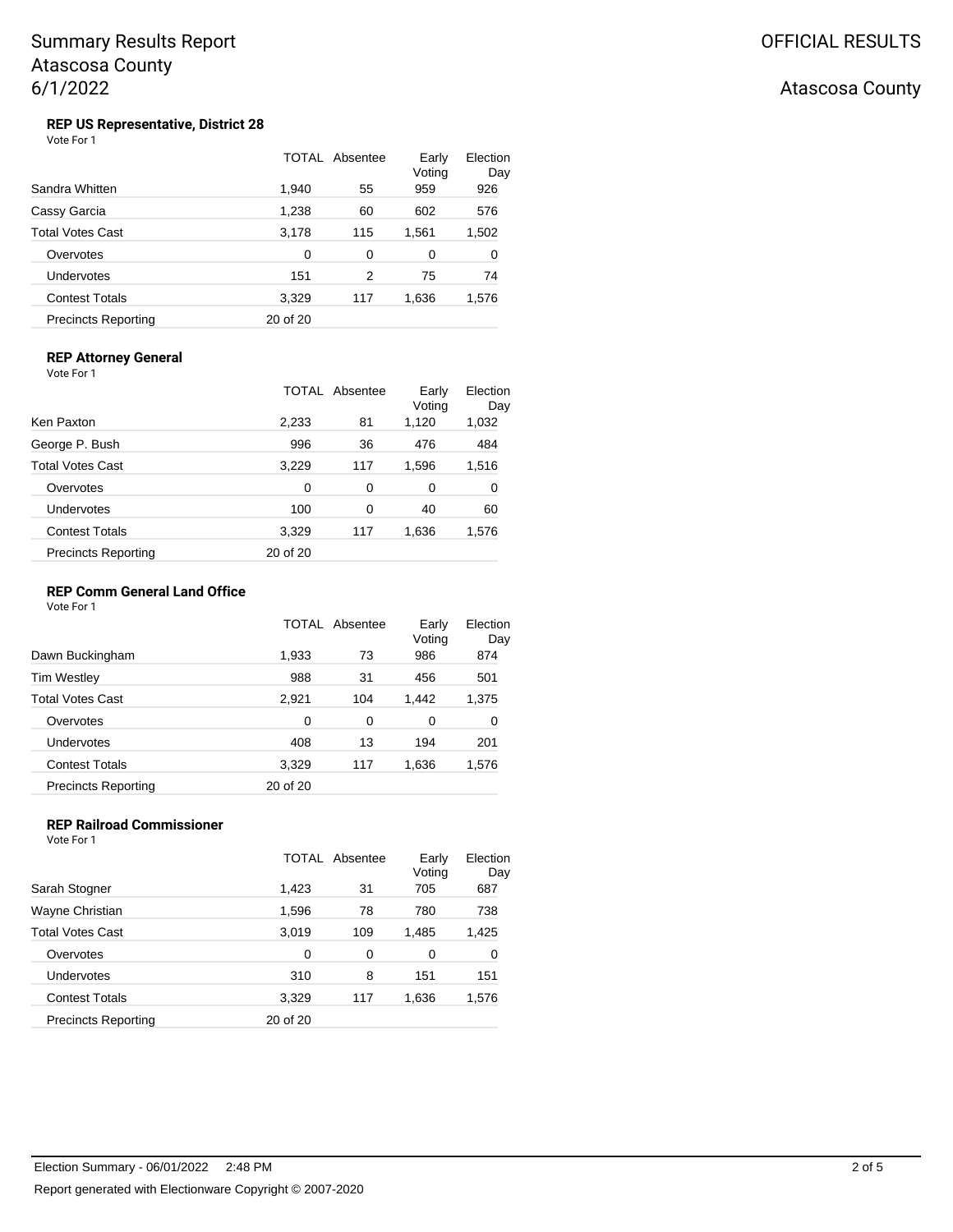# Atascosa County

# **REP State Senator, Dist 24**<br>Vote For 1

|                            |          | TOTAL Absentee | Early<br>Voting | Election<br>Day |
|----------------------------|----------|----------------|-----------------|-----------------|
| Raul Reyes                 | 607      | 23             | 293             | 291             |
| Pete Flores                | 1,609    | 67             | 849             | 693             |
| Total Votes Cast           | 2,216    | 90             | 1,142           | 984             |
| Overvotes                  | 0        | 0              | 0               | 0               |
| Undervotes                 | 74       | 3              | 33              | 38              |
| <b>Contest Totals</b>      | 2,290    | 93             | 1,175           | 1,022           |
| <b>Precincts Reporting</b> | 11 of 11 |                |                 |                 |

## **REP Dist Judge, 81st Judicial Dist**

| Vote For 1                 |          |                |                 |                 |
|----------------------------|----------|----------------|-----------------|-----------------|
|                            |          | TOTAL Absentee | Early<br>Voting | Election<br>Day |
| <b>Trent Rowell</b>        | 1,065    | 21             | 489             | 555             |
| Jennifer Ebrom Dillingham  | 2,151    | 91             | 1,106           | 954             |
| <b>Total Votes Cast</b>    | 3,216    | 112            | 1,595           | 1,509           |
| Overvotes                  | 1        | 1              | 0               | 0               |
| <b>Undervotes</b>          | 112      | 4              | 41              | 67              |
| <b>Contest Totals</b>      | 3,329    | 117            | 1,636           | 1,576           |
| <b>Precincts Reporting</b> | 20 of 20 |                |                 |                 |

## **REP County Judge**

Vote For 1

|                            |          | TOTAL Absentee | Early<br>Voting | Election<br>Day |
|----------------------------|----------|----------------|-----------------|-----------------|
| Weldon P. Cude             | 1,863    | 64             | 959             | 840             |
| Camila Chapa Mares         | 1,412    | 51             | 659             | 702             |
| <b>Total Votes Cast</b>    | 3,275    | 115            | 1.618           | 1,542           |
| Overvotes                  | $\Omega$ | 0              | 0               | 0               |
| Undervotes                 | 54       | 2              | 18              | 34              |
| <b>Contest Totals</b>      | 3,329    | 117            | 1,636           | 1,576           |
| <b>Precincts Reporting</b> | 20 of 20 |                |                 |                 |

## **REP JOP Pct 4**

Vote For 1

|                            |        | TOTAL Absentee | Early<br>Voting | Election<br>Day |
|----------------------------|--------|----------------|-----------------|-----------------|
| Rusty Prasifka             | 680    | 27             | 374             | 279             |
| Robert M. Evans            | 660    | 26             | 353             | 281             |
| <b>Total Votes Cast</b>    | 1,340  | 53             | 727             | 560             |
| Overvotes                  | 0      | 0              | 0               | 0               |
| Undervotes                 | 34     | 1              | 15              | 18              |
| <b>Contest Totals</b>      | 1.374  | 54             | 742             | 578             |
| <b>Precincts Reporting</b> | 5 of 5 |                |                 |                 |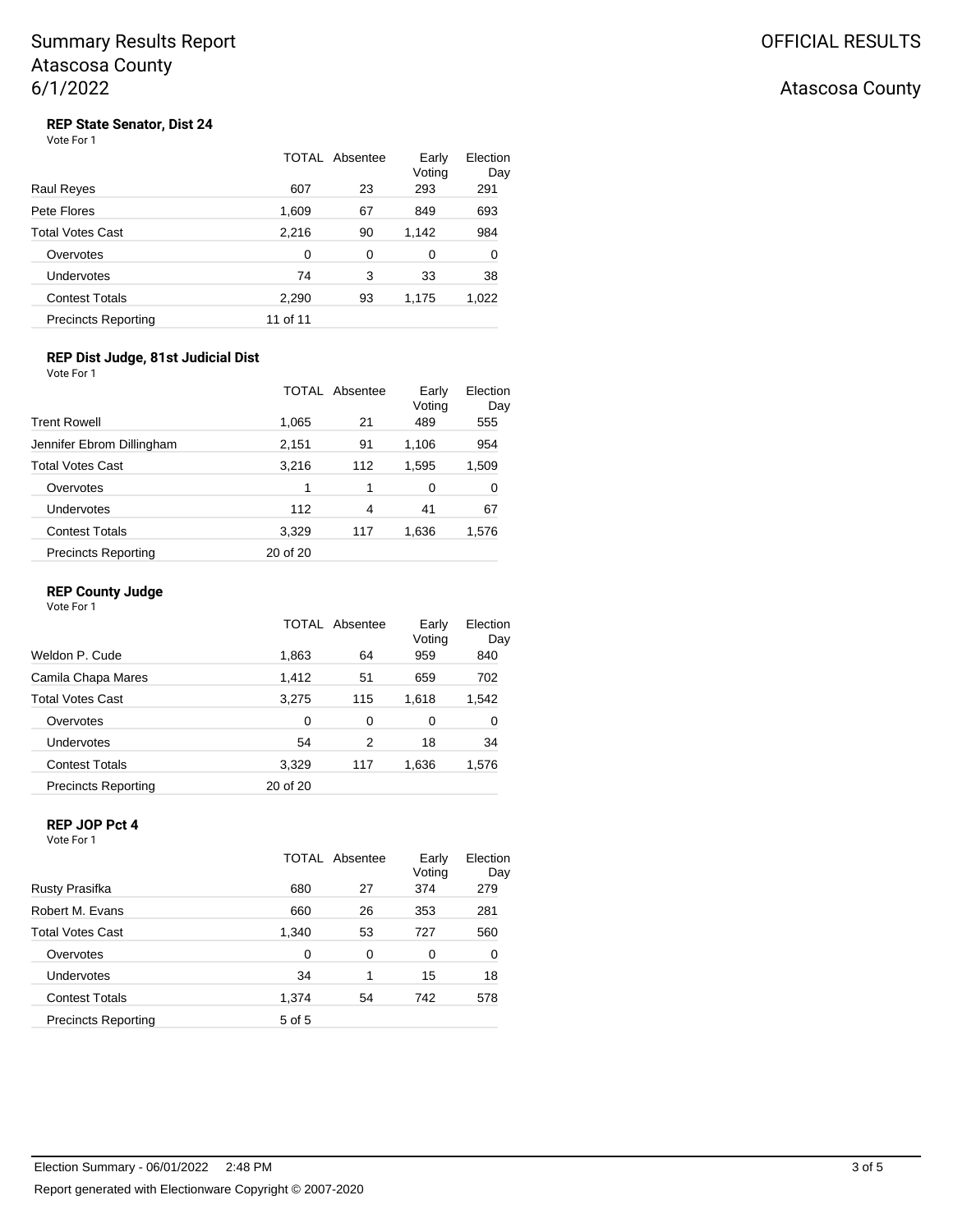# Atascosa County

#### **DEM US Representative, District 28** Vote For 1

|                            |          | TOTAL Absentee | Early<br>Voting | Election<br>Day |
|----------------------------|----------|----------------|-----------------|-----------------|
| Jessica Cisneros           | 797      | 80             | 298             | 419             |
| Henry Cuellar              | 384      | 83             | 141             | 160             |
| <b>Total Votes Cast</b>    | 1,181    | 163            | 439             | 579             |
| Overvotes                  | 0        | 0              | 0               | 0               |
| Undervotes                 | 2        | 1              | 1               | 0               |
| <b>Contest Totals</b>      | 1,183    | 164            | 440             | 579             |
| <b>Precincts Reporting</b> | 20 of 20 |                |                 |                 |

#### **DEM Lieutenant Governor** Vote For 1

|                            |          | <b>TOTAL Absentee</b> | Early<br>Voting | Election<br>Day |
|----------------------------|----------|-----------------------|-----------------|-----------------|
| Mike Collier               | 496      | 68                    | 196             | 232             |
| Michelle Beckley           | 607      | 83                    | 213             | 311             |
| Total Votes Cast           | 1,103    | 151                   | 409             | 543             |
| Overvotes                  | 0        | 0                     | 0               | 0               |
| Undervotes                 | 80       | 13                    | 31              | 36              |
| <b>Contest Totals</b>      | 1,183    | 164                   | 440             | 579             |
| <b>Precincts Reporting</b> | 20 of 20 |                       |                 |                 |

## **DEM Attorney General**

Vote For 1

|                            | TOTAL    | Absentee | Early<br>Voting | Election<br>Day |
|----------------------------|----------|----------|-----------------|-----------------|
| Joe Jaworski               | 287      | 47       | 127             | 113             |
| Rochelle Mercedes Garza    | 819      | 106      | 283             | 430             |
| <b>Total Votes Cast</b>    | 1,106    | 153      | 410             | 543             |
| Overvotes                  | $\Omega$ | 0        | 0               | 0               |
| Undervotes                 | 77       | 11       | 30              | 36              |
| <b>Contest Totals</b>      | 1,183    | 164      | 440             | 579             |
| <b>Precincts Reporting</b> | 20 of 20 |          |                 |                 |

## **DEM Comptroller of Public Accounts** Vote For 1

|                            |          | TOTAL Absentee | Early<br>Voting | Election<br>Day |
|----------------------------|----------|----------------|-----------------|-----------------|
| Angel Luis Vega            | 704      | 95             | 241             | 368             |
| Janet T. Dudding           | 379      | 56             | 157             | 166             |
| <b>Total Votes Cast</b>    | 1,083    | 151            | 398             | 534             |
| Overvotes                  | $\Omega$ | 0              | 0               | 0               |
| Undervotes                 | 100      | 13             | 42              | 45              |
| <b>Contest Totals</b>      | 1,183    | 164            | 440             | 579             |
| <b>Precincts Reporting</b> | 20 of 20 |                |                 |                 |